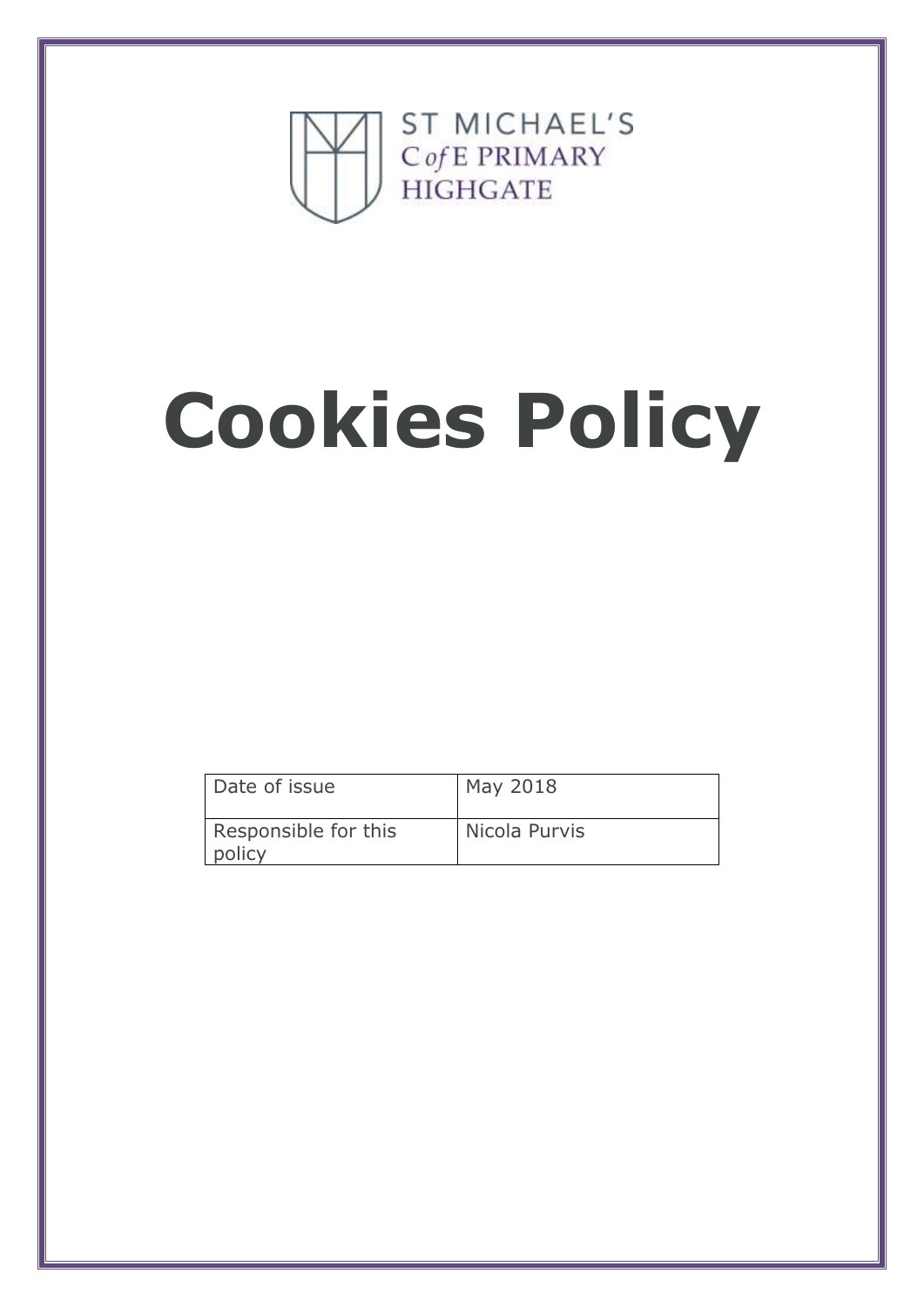

## **Cookies Explained**

A cookie is a file containing an identifier (a string of letters and numbers) that is sent by a web server to a web browser and is stored by the browser. The identifier is then sent back to the server each time the browser requests a page from the server.

Cookies may be either "persistent" cookies or "session" cookies: a persistent cookie will be stored by a web browser and will remain valid until its set expiry date, unless deleted by the user before the expiry date; a session cookie, on the other hand, will expire at the end of the user session, when the web browser is closed.

Cookies do not typically contain any information that personally identifies a user, but personal information that we store about you may be linked to the information stored in and obtained from cookies.

## **Cookies that we use on our site**

|                  | Reason                                                                                                                                                                                                                                                                                                                                                                                                  | Cookie Name                          | Expiry                          |
|------------------|---------------------------------------------------------------------------------------------------------------------------------------------------------------------------------------------------------------------------------------------------------------------------------------------------------------------------------------------------------------------------------------------------------|--------------------------------------|---------------------------------|
| Google Analytics | Google Analytics<br>cookies are used to<br>collect information<br>about how Visitors<br>use our site. We use<br>the information to<br>compile reports and<br>to help us improve<br>the site. The cookies<br>collect information in<br>an anonymous form,<br>including the number<br>of Visitors to the site,<br>where Visitors have<br>come to the site<br>from, and the pages<br>they visited. Opt Out | _ga<br>$\_$ gid<br>$gat_gtag$ Ua $*$ | 2 Years<br>24 hours<br>1 Minute |

We currently only use Performance cookies on our site and these are listed below: